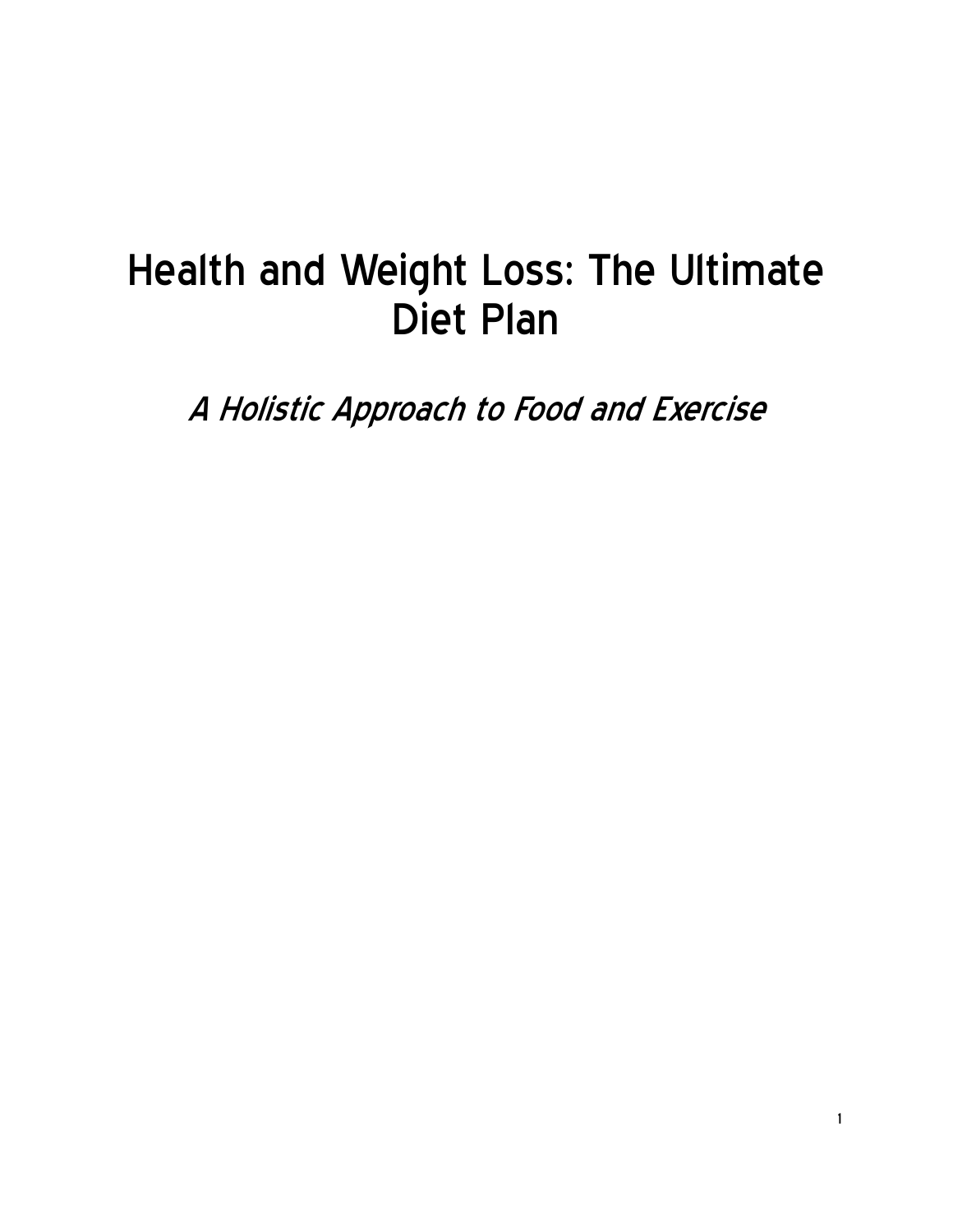[This page intentionally left blank]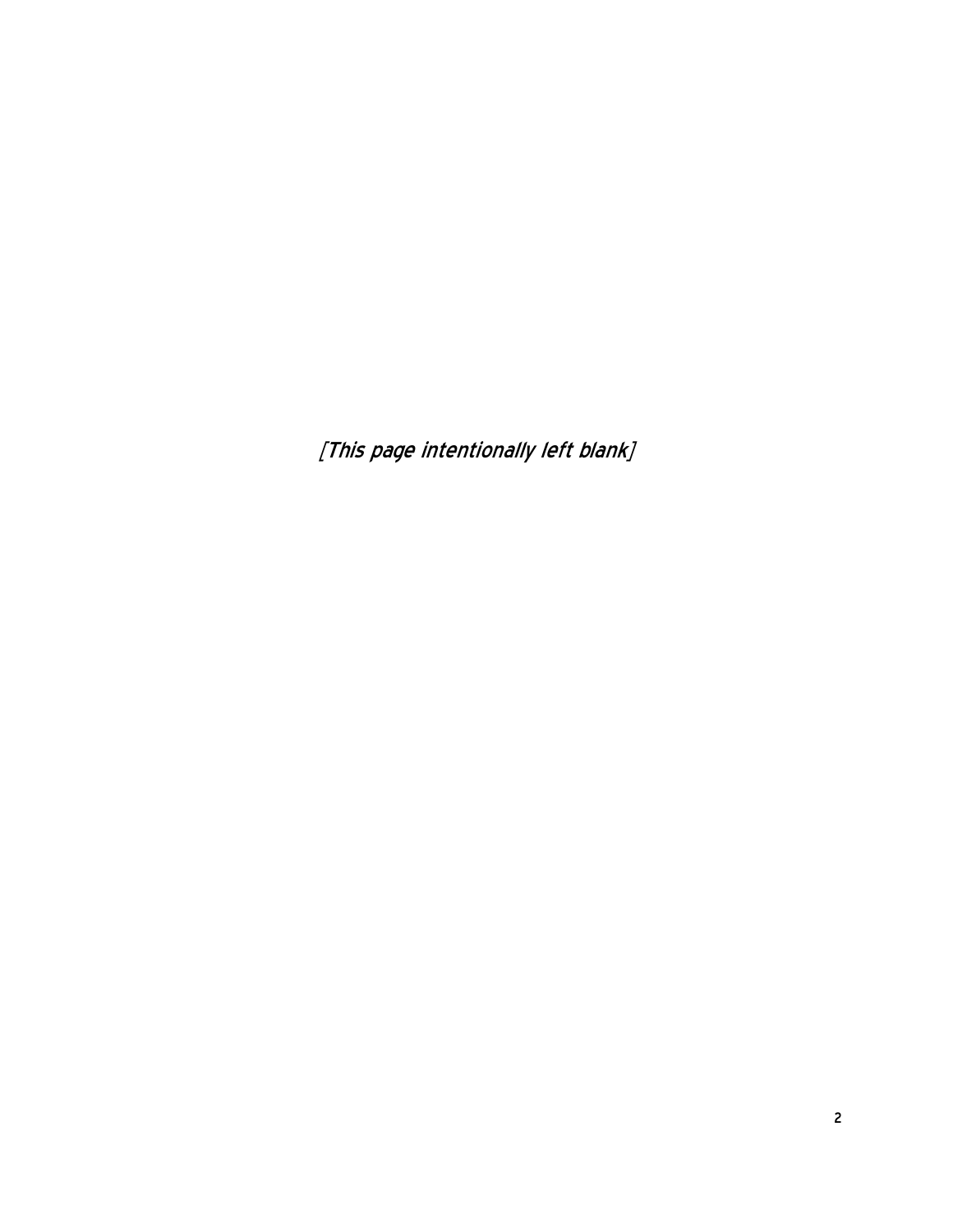#### Foreword

Never have there been so many food options, most of them dreadful sickening junk, sold because they are cheap and an easy way to temporarily forestall Malthusian crisis, consequences be damned. Progressive societies everywhere promote quantity over quality, the monkey impulse of the minute over positive outcomes, all the while too spaced out, drugged up, or in denial to care about consequences.



Obesity is surging, soon to be considered normal -- another triumph of the 1960s revolution.

This book is for everyone who instinctually feels the train not only going off the tracks, but headlong off a cliff. Maybe it should even be pushed? But to lose the inheritance of health that our ancestors had for all human and pre-human history until the present era -- that is the ultimate squandering.

We fight against the progress of obesity and weakness, to retain our health, self-sufficiency, and honorable relation to nature.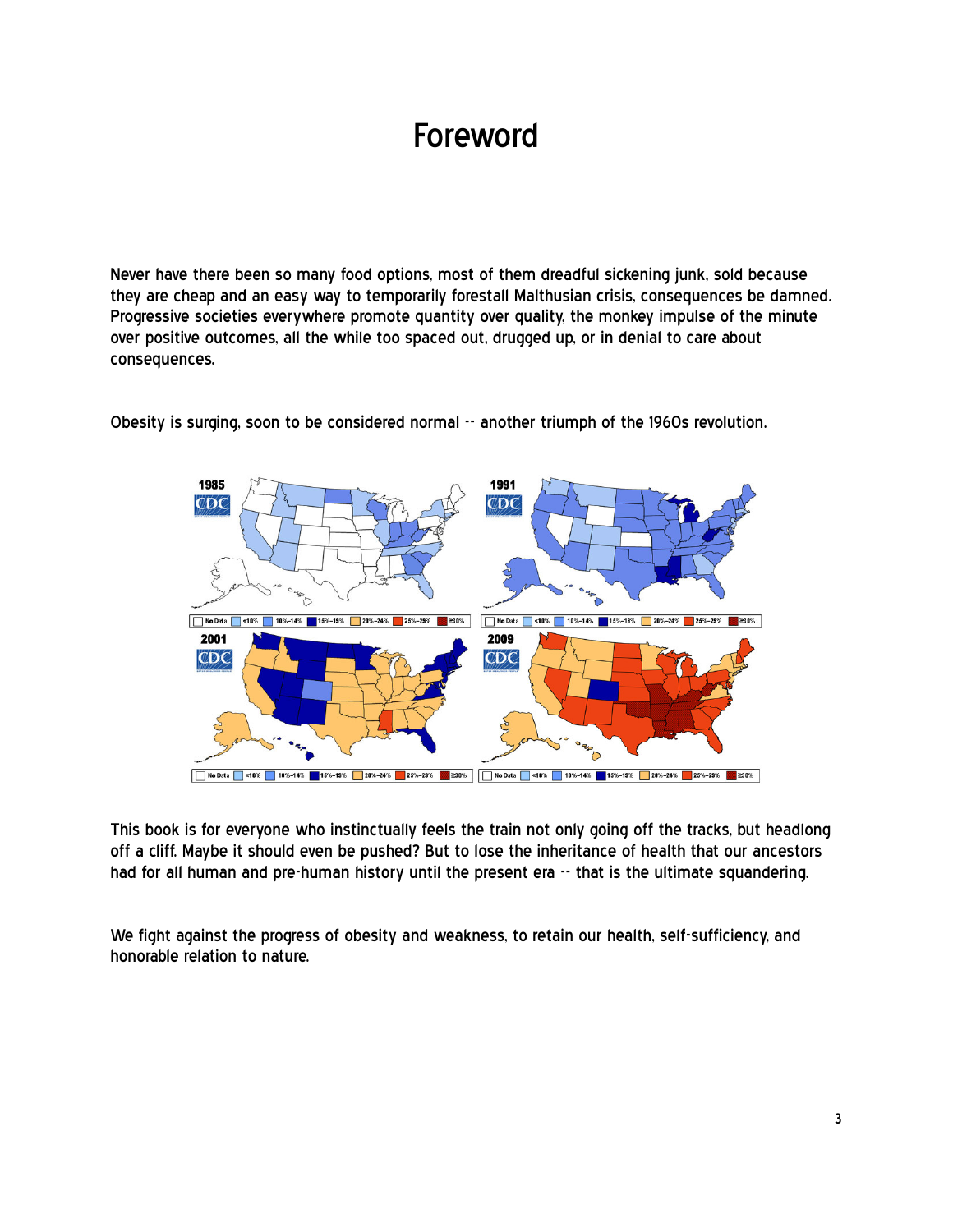#### **Dedication**

For all those who love food, health, adventure, and me. What a beautiful world we make together!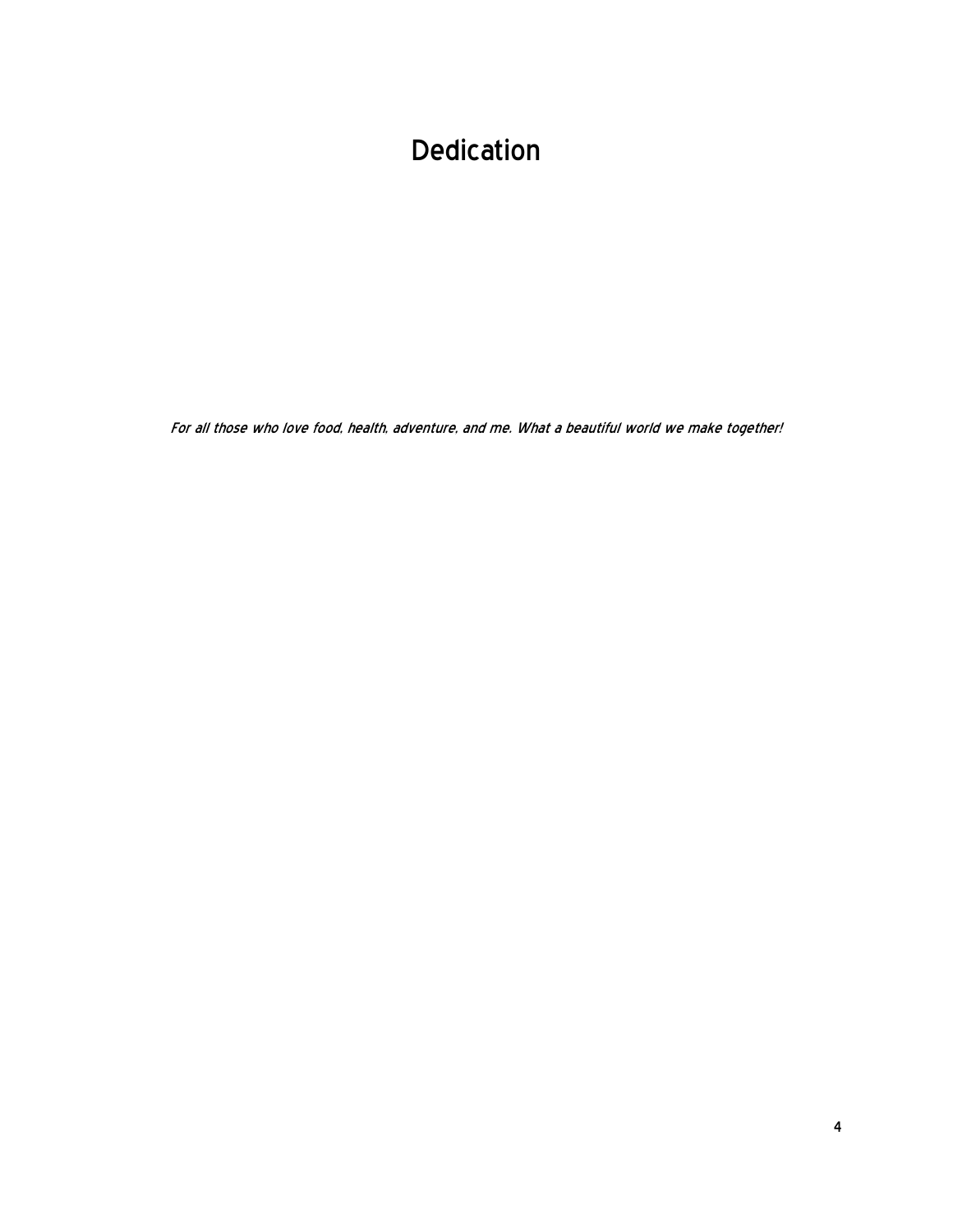#### **Chapter 1: Rebalancing**

Now it is certain that nothing contributes so little to cheerfulness as riches, or so much, as health. Is it not in the lower classes, the so-called working classes, more especially those of them who live in the country, that we see cheerful and contented faces? and is it not amongst the rich, the upper classes, that we find faces full of ill-humor and vexation? Consequently we should try as much as possible to maintain a high degree of health; for cheerfulness is the very flower of it. I need hardly say what one must do to be healthy -- avoid every kind of excess, all violent and unpleasant emotion, all mental overstrain, take daily exercise in the open air, cold baths and such like hygienic measures.

-- Schopenhauer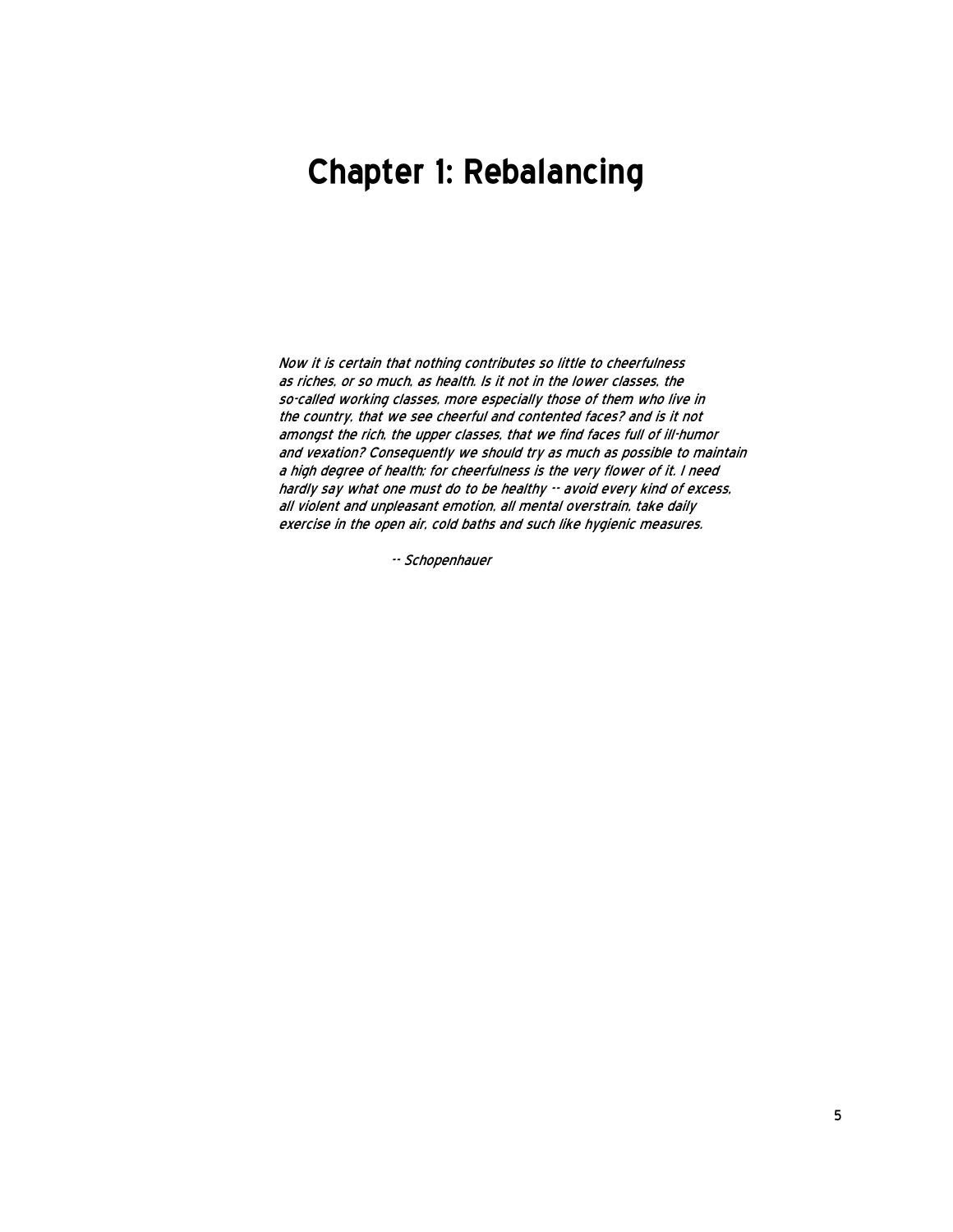Eat reasonably and exercise periodically.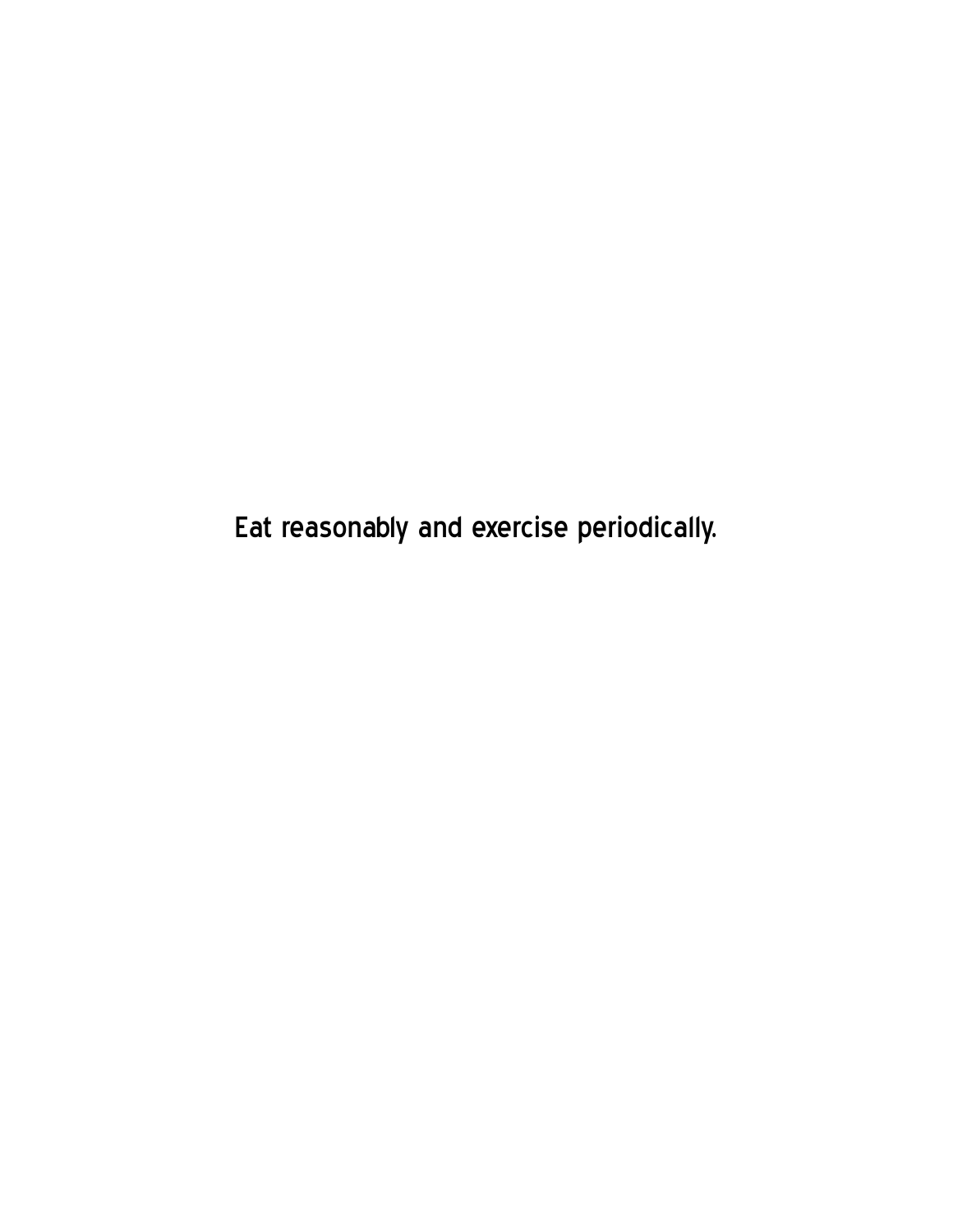### Stop eating junk and spectating life.